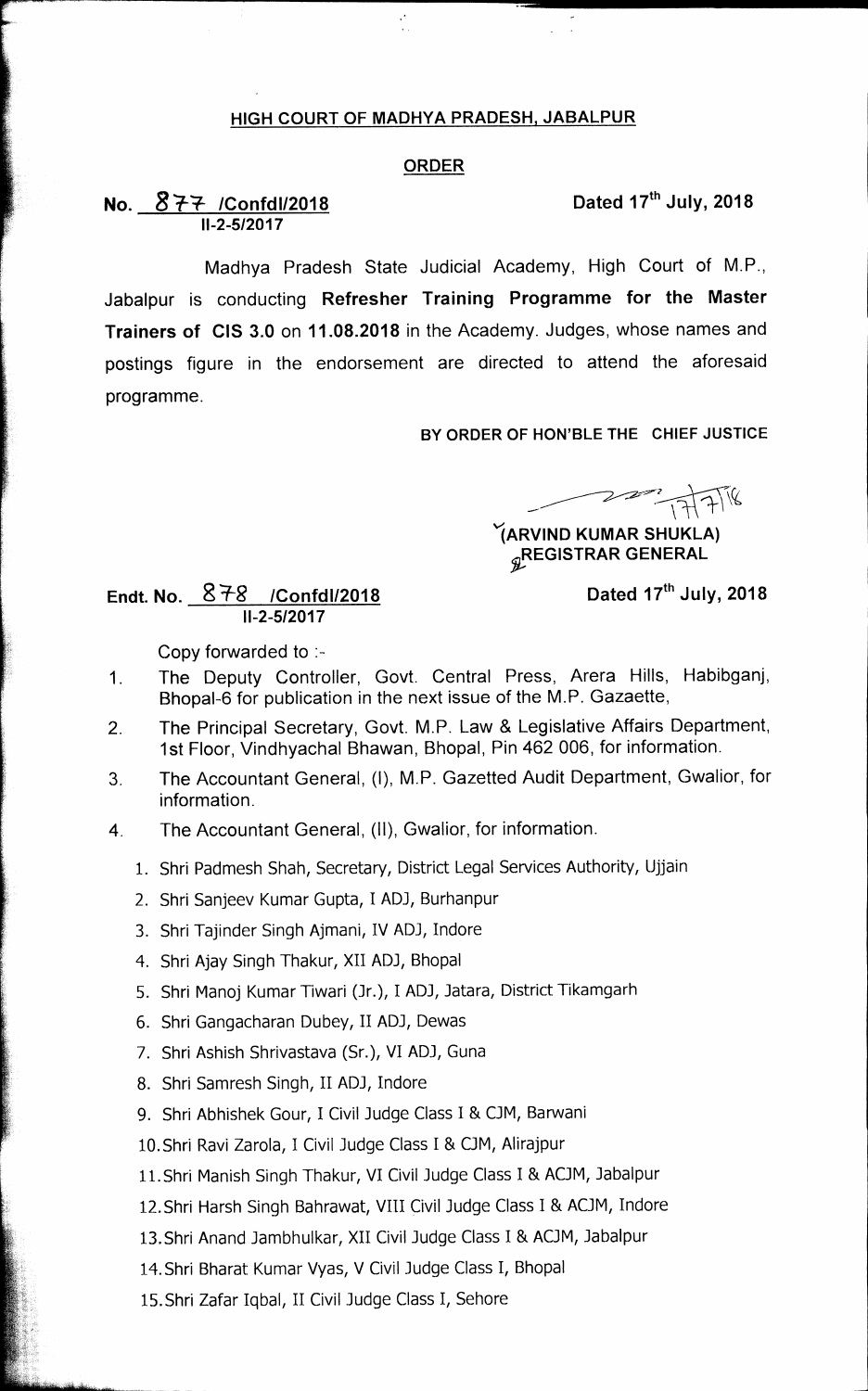16.Shri Manish Bhatt, IX Civil Judge Class-I, Indore

17.Shri Rohit Singh, I Civil Judge Class I, Mehgaon, District Bhind

18.Shri Ashish Tamrakar, VIII Civil Judge Class I, Jabalpur

19.Smt. Neelima Deo Dutt, III Civil Judge Class II, Jhabua

20.Smt. Anu Singh, XI Civil Judge Class II, Jabalpur

21. Smt. Tabassum Khan, Civil Judge Class II, Churai, District Chhindwada

22.Shri Ravi Kumar Baurasi, IV Civil Judge Class II, Parma

23.Shri Nimish Raja, AJ to Civil Judge Class II, Kasrawad, District Mandleshwar

24. Shri Krishna Agrawal, I AJ to I Civil Judge Class II, Vidisha

25.Sushri Apoorva Tamrakar, IX Civil Judge Class II, Bhopal

26.Shri Abhishek Kumar, III Civil Judge Class II, Sidhi

27.Shri Devrath Singh, V Civil Judge Class II, Narsinghpur

28. Ku. Pritanjali Singh, XII Civil Judge Class II, Jabalpur

29.Shri Sharad Joshi, Civil Judge Class II, Anjad, District Barwani

30.Shri Aniruddha Jain, II Civil Judge Class II, Mandsaur

# **For information and compliance with a direction to participate in the aforesaid course as per above mentioned schedule.**

The nominated Judicial Officers are directed to observe the following instruction :-

- To apprise themselves with the contents of the Joining Instructions available on the MPSJA website www.mpsja.gov.in & www.mpsja.mphc.gov.in and observe the same.
- 5. The District & Sessions Judge, Ujjain/ Barwani/ Indore/ Jabalpur/ Bhind/ Panna/ Guna/ Alirajpur/ Bhopal/ Chhindwara/ Tikamgarh/ Mandleshwar/ Sehore/ Burhanpur/ Dewas/ Sidhi/ Vidisha/ Narsinghpur/ Jhabua/ Mandsaur for information and necessary action with a request to instruct the participant Judges to remain present at M.P.S.J.A. building at Jabalpur on the date and time given in the order, positively.
- 6 Registrar (I.T.), High Court of Madhya Pradesh, Jabalpur, for sending copy of order by e-mail to following Judicial Officers:-
	- 1. District Judge (inspection), High Court Premises, Jabalpur/ District Judge (Inspection), J.E.-1, Judges Enclave, Residency Area, Indore-452001.1 District Judge (Inspection), 28/B, Race-course Road, Opposite Maila Ground, Gwalior (M.P.), for information.
	- 2. Principal Registrar, High Court of M.P., Bench Indore, for information
	- 3. Principal Registrar, High Court of M.P., Bench at Gwalior, New High Court Building, City Centre, Gwalior, for information.